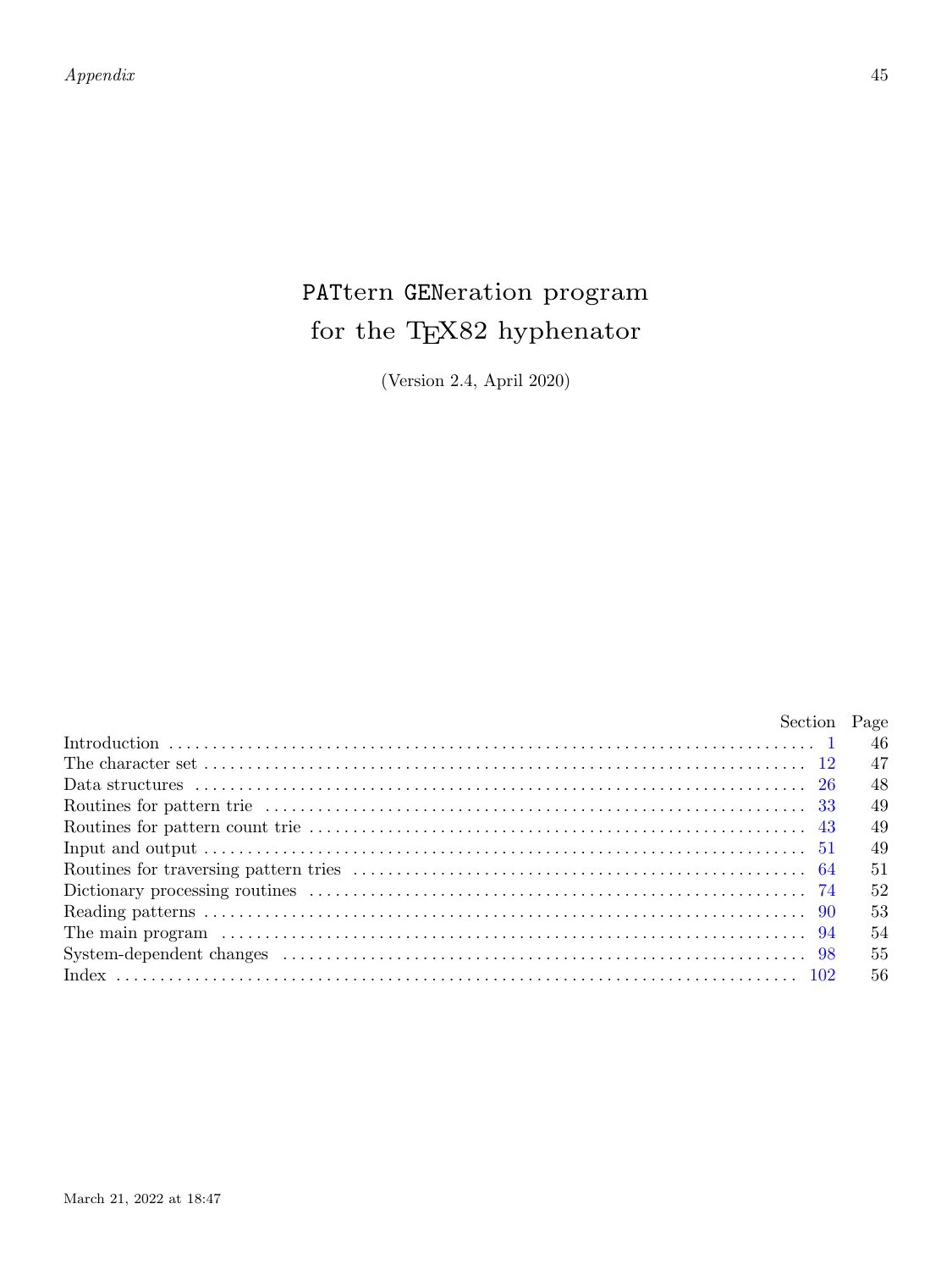<span id="page-1-0"></span>**1\*. Introduction.** This program takes a list of hyphenated words and generates a set of patterns that can be used by the T<sub>E</sub>X82 hyphenation algorithm.

The patterns consist of strings of letters and digits, where a digit indicates a 'hyphenation value' for some intercharacter position. For example, the pattern 3t2ion specifies that if the string tion occurs in a word, we should assign a hyphenation value of 3 to the position immediately before the  $t$ , and a value of 2 to the position between the t and the i.

To hyphenate a word, we find all patterns that match within the word and determine the hyphenation values for each intercharacter position. If more than one pattern applies to a given position, we take the maximum of the values specified (i.e., the higher value takes priority). If the resulting hyphenation value is odd, this position is a feasible breakpoint; if the value is even or if no value has been specified, we are not allowed to break at this position.

In order to find quickly the patterns that match in a given word and to compute the associated hyphenation values, the patterns generated by this program are compiled by INITEX into a compact version of a finite state machine. For further details, see the TFX82 source.

The *banner* string defined here should be changed whenever PATGEN gets modified.

```
define my name ≡ ´patgen´
define banner ≡ ´This␣is␣PATGEN,␣Version␣2.4´ { printed when the program starts }
```
**3\*.** This program is written in standard Pascal, except where it is necessary to use extensions. All places where nonstandard constructions are used have been listed in the index under "system dependencies."

The program uses Pascal's standard *input* and *output* files to read from and write to the user's terminal.

```
\text{define } print(\texttt{\#}) \equiv write(output, \texttt{\#})define print\_ln(\texttt{\#}) \equiv write\_ln(output, \texttt{\#})define get\_input (#) ≡ # ← input_int (std_input)
  \text{define} get\_input\_ln(\texttt{\#}) \equivbegin putread}\_\text{ln}(\text{std}\_\text{input});end
  \text{define } std\_input \equiv stdin⟨ Compiler directives 11 ⟩
program PATGEN (dictionary , patterns , translate , patout);
  const ⟨ Constants in the outer block 27* ⟩
  type \langle Types in the outer block 12^*var ⟨ Globals in the outer block 4 ⟩
     ⟨ Define parse arguments 98* ⟩
  procedure initialize ; { this procedure gets things started properly }
     var ⟨ Local variables for initialization 15 ⟩
     begin kpse set program name (argv [0], my name ); parse arguments ; print(banner );
     print\_ln(version\_string); \langle Set initial values 14 \rangleend;
```
**10\*.** In case of serious problems PATGEN will give up, after issuing an error message about what caused the error.

An overflow stop occurs if PATGEN's tables aren't large enough.

 $\text{define } error(\texttt{\#}) \equiv$ **begin**  $write\_ln(staterr, 1)$ ;  $uexit(1)$ ; **end**; **define** *overflow*(#) *≡ error* (´PATGEN␣capacity␣exceeded,␣sorry␣[´*,* #*,* ´].´)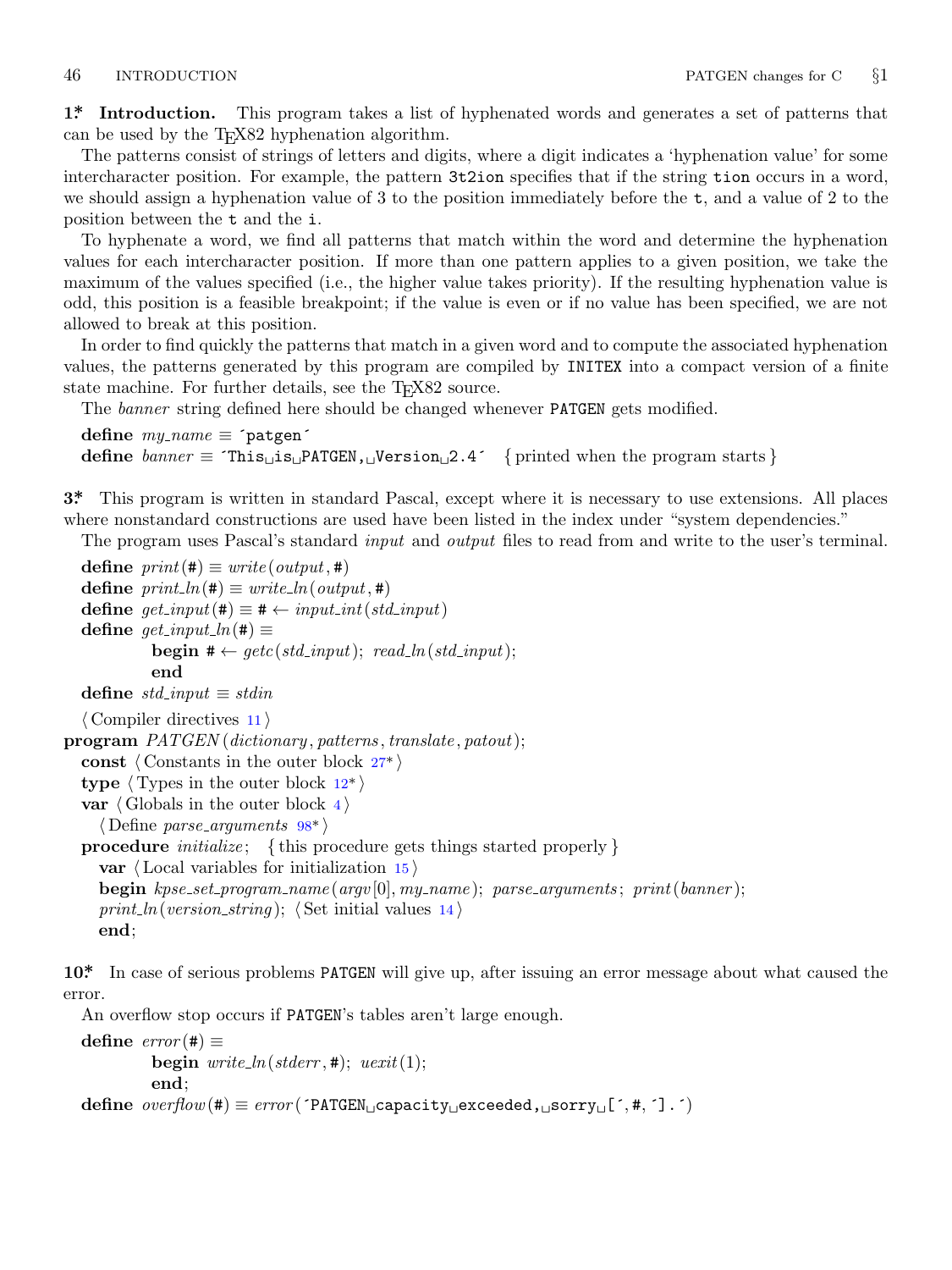<span id="page-2-0"></span>

**12\*. The character set.** Since different Pascal systems may use different character sets, we use the name *text char* to stand for the data type of characters appearing in external text files. We also assume that *text char* consists of the elements *chr* (*first text char* ) through *chr* (*last text char* ), inclusive. The definitions below should be adjusted if necessary.

Internally, characters will be represented using the type *ASCII code* . Note, however, that only some of the standard ASCII characters are assigned a fixed *ASCII code* ; all other characters are assigned an *ASCII code* dynamically when they are first read from the *translate* file specifying the external representation of the 'letters' used by a particular language. For the sake of generality the standard version of this program allows for 256 different *ASCII code* values, but 128 of them would probably suffice for all practical purposes.

**define**  $first\_text\_char = 0$  {ordinal number of the smallest element of  $text\_char }$ } **define**  $\text{last} \text{.} \text{text} \text{.} \text{char} = 255$  {ordinal number of the largest element of  $\text{text} \text{.} \text{char}$ } **[de](#page-1-0)fine**  $last\_ASCII\_code = 255$  {the highest allowed *ASCII\_code* value}

*⟨* Types in the outer block 12\* *⟩ ≡*

 $ASCIIcode = 0$ ... *last\_ASCII\_code*; {internal representation of input characters }  $text\_char = ASCII\_code;$  { the data type of characters in text files }  $text$  *file* = *text*;

See also sections 13, 20, 22, and 29.

This code is used in section 3\*.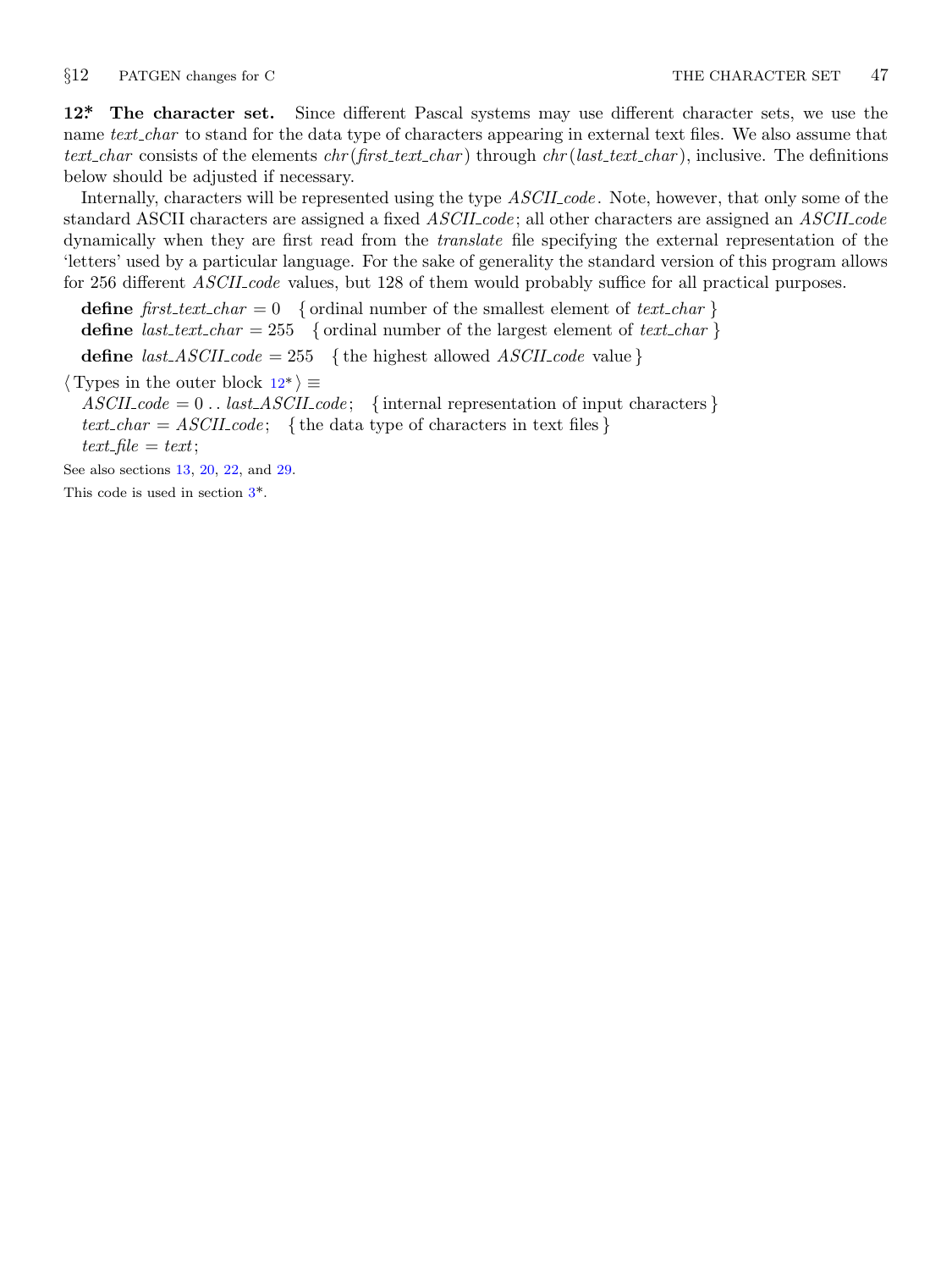<span id="page-3-0"></span>27<sup>\*</sup> The sizes of the pattern tries may have to be adjusted depending on the particular application (i.e., the parameter settings and the size of the dictionary). The sizes below were sufficient to generate the original set of English T<sub>E</sub>X82 hyphenation patterns (file hyphen.tex).

*⟨* Constants in the outer block 27\* *⟩ ≡*

 $trie\_size = 10000000;$  {space for pattern trie }

 *{ space for pattern count trie, must be less than <i>trie size* and greater than the number of occurr[e](#page-1-0)nces of any pattern in the dictionary *}*

 $max_{s} \geq 4080$ ; {size of output hash table, should be a multiple of 510 }

 $max_val = 10;$  {maximum number of levels+1, also used to denote bad patterns }

 $max\_dot = 15$ ; {maximum pattern length, also maximum length of external representation of a 'letter' }

 $max\_len = 50;$  {maximum word length }

 $max_buf\_len = 3000;$  { maximum length of input lines, must be at least  $max\_len$  }

This code is used in section 3\*.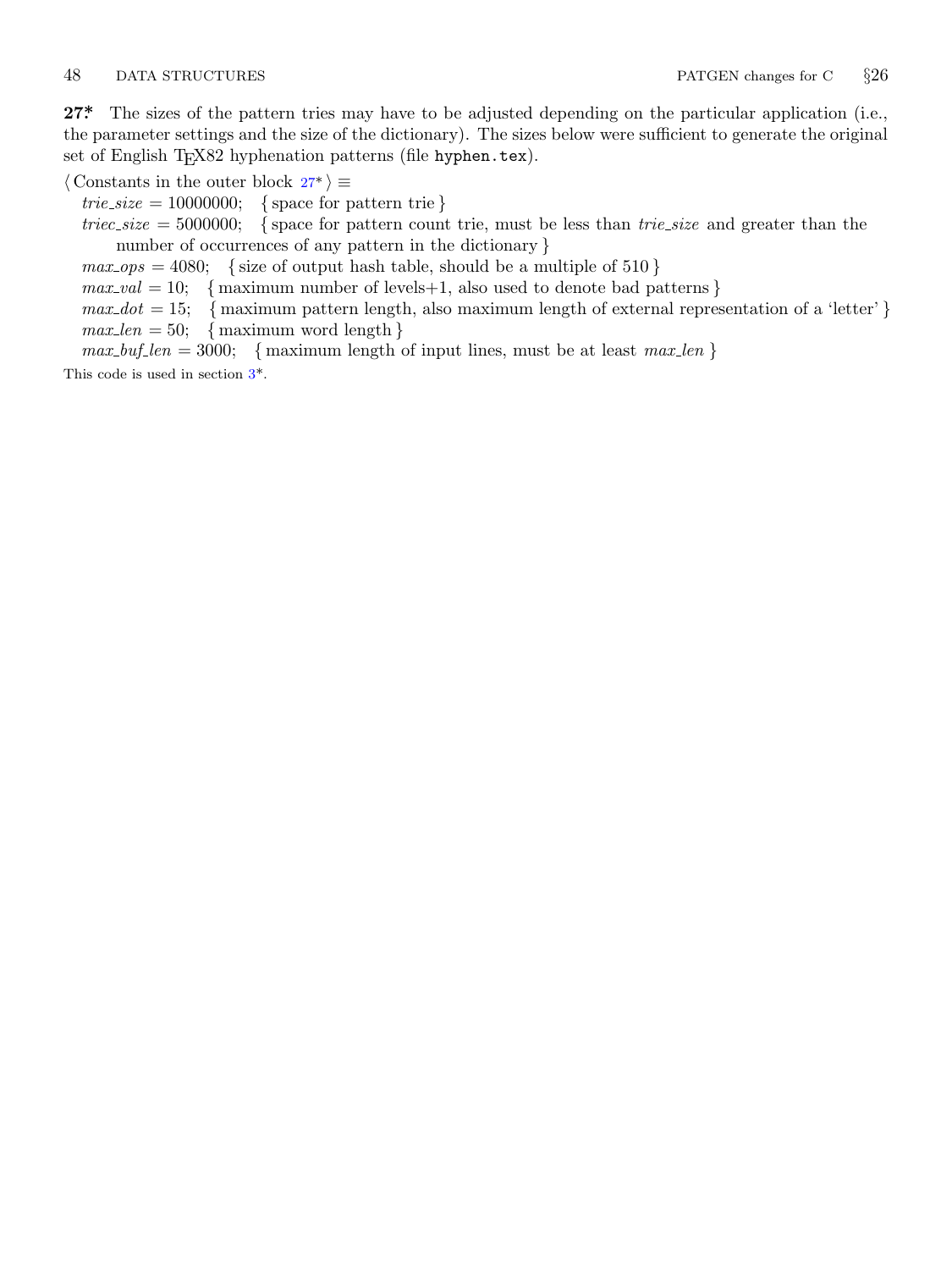<span id="page-4-0"></span>

**51\*. Input and output.** For some Pascal systems output files must be closed before the program terminates; it may also be necessary to close input files. Since standard Pascal does not provide for this, we use WEB macros and will say  $close\_out(f)$  resp.  $close\_in(f)$ ; these macros should not produce errors or system messages, even if a file could not be opened successfully.

**define**  $close\_out(\textbf{\#}) \equiv xfclose(\textbf{\#}, \text{'outputfile'})$  {close an output file } **define**  $close_in(\textbf{\#}) \equiv \text{xfclose}(\textbf{\#}, \text{'inputfile'})$  {close an input file } *⟨* Globals in the outer block 4 *⟩* +*≡ dictionary , patterns , translate , patout, pattmp*: *text file* ; *f name* : *↑char* ; *bad frac, denom, eff* : *real* ;

**54\*.** The *translate* file may specify the values of \lefthyphenmin and \righthyphenmin as well as the external representation and collating sequence of the 'letters' used by the language. In addition replacements may be specified for the characters ´−´, ´\*´, and ´.´ representing hyphens in the word list. If the *translate* file is empty (or does not exist) default values will be used.

### **procedure** *read translate* ;

**label** *done* ;

**var** *c*: *text char* ; *n*: *integer* ; *j*: *ASCII code* ; *bad* : *boolean*; *lower* : *boolean*; *i*: *dot type* ; *s, t*: *trie pointer* ; **begin**  ${imax \leftarrow edge\_of\_word; f\_name \leftarrow candidate(4); reset(translate, f\_name);}$ **if** *eof* (*translate* ) **then** *⟨* Set up default character translation tables 56 *⟩* **else begin** *read buf* (*translate* ); *⟨* Set up hyphenation data 57\* *⟩*;  $cmax \leftarrow last\_ASCII\_code - 1;$ **while**  $\neg \text{eof}$  (*translate*) **do**  $\langle$  Set up representation(s) for a letter 58 $\rangle$ ; **end**; *close in*(*translate* ); *print ln*(´left\_hyphen\_min␣=␣´*, left hyphen min* : 1*,* ´,␣right\_hyphen\_min␣=␣´*,*

 $right_hyphen_min: 1, \ldots, \ldots$ ;  ${max - edge_of_world: 1, \ldots}$ .  $l$  **etters´**);  $cmax \leftarrow imax;$ **end**;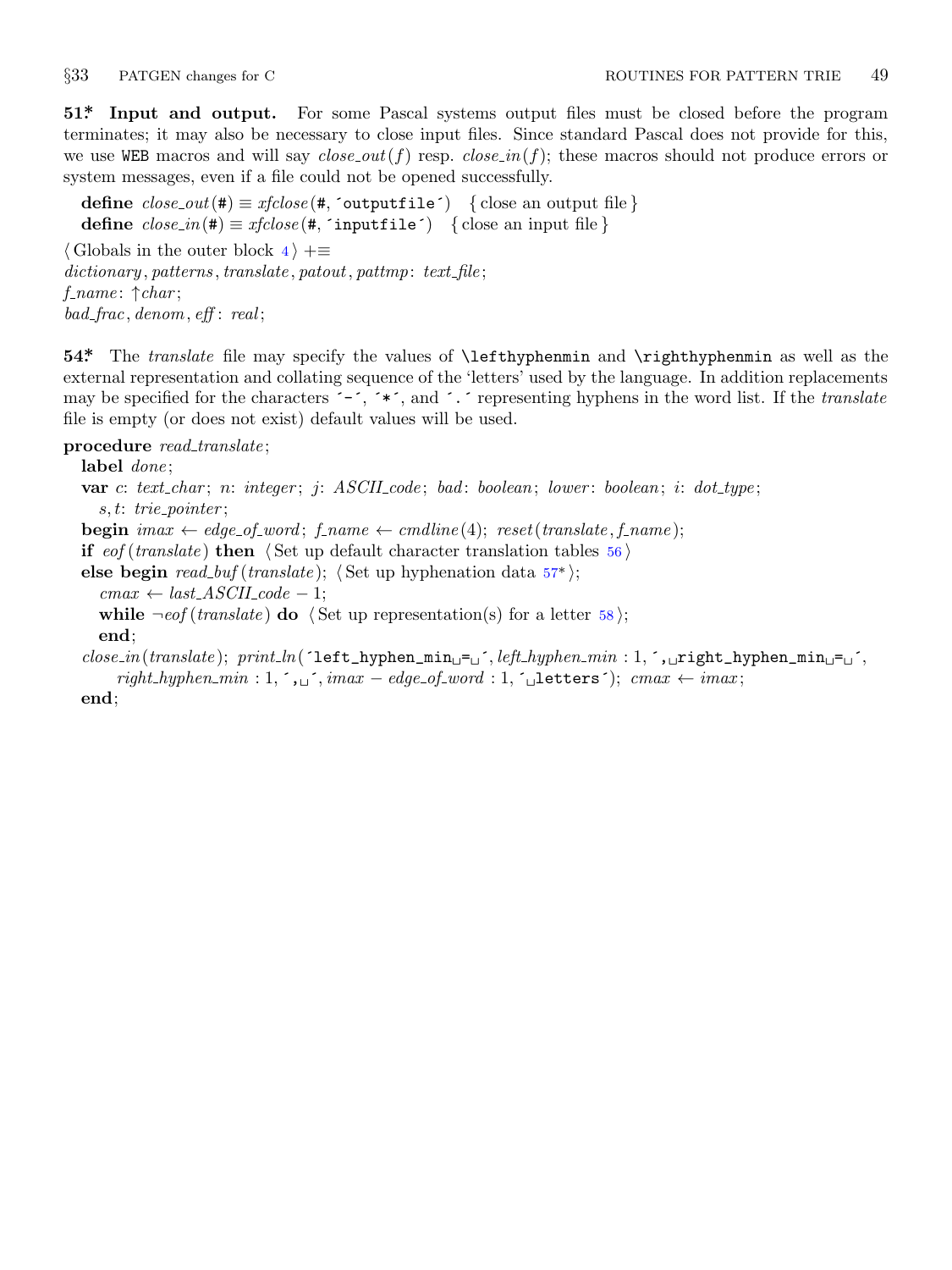<span id="page-5-0"></span>50 INPUT AND OUTPUT PATGEN changes for C *§*57

**57\*.** The first line of the *translate* file must contain the values of \lefthyphenmin and \righthyphenmin in columns 1–2 and 3–4. In addition columns 5, 6, and 7 may (optionally) contain replacements for the default characters ´.´, ´−´, and ´\*´ respectively, representing hyphens in the word list. If the values specified for \lefthyphenmin and \righthyphenmin are invalid (e.g., blank) new values are read from the terminal.

*⟨* Set up hyphenation data 57\* *⟩ ≡*  $bad \leftarrow false$ ;  $n \leftarrow 0$ ; **if**  $buf[1] = '□'$  **then** *do\_nothing* **else if**  $xclass[buf[1]] = digit\_class$  **then**  $n \leftarrow xint[buf[1]]$  **else**  $bad \leftarrow true;$ **if**  $xclass[buf[2]] = digit-class$  **then**  $n \leftarrow 10*n + xint[buf[2]]$  **else**  $bad \leftarrow true;$ **if**  $(n \geq 1) \land (n < max\_dot)$  **then** *left\_hyphen\_min*  $\leftarrow n$  **else** *bad*  $\leftarrow true$ ; *n ←* 0; **if**  $buf[3] = \iota_{\Box}$  **then** *do\_nothing* **else if**  $xclass[buf[3]] = digit-class$  **then**  $n \leftarrow xint[buf[3]]$  **else**  $bad \leftarrow true;$ **if**  $xclass[buf[4]] = digit-class$  **then**  $n \leftarrow 10 * n + xint[buf[4]]$  **else**  $bad \leftarrow true;$ **if**  $(n \geq 1) \land (n < max\_dot)$  **then**  $right\_hyphen\_min \leftarrow n$  **else**  $bad \leftarrow true;$ **if** *bad* **then begin**  $bad \leftarrow false$ ; **repeat**  $print('left\_hyphen\_min, _{i}right\_hyphen\_min: _{i}$ ; *input 2ints* (*n1*, *n2*); **if** (*n1 ≥* 1) *∧* (*n1 < max dot*) *∧* (*n2 ≥* 1) *∧* (*n2 < max dot*) **then begin**  $left\_hyphen\_min \leftarrow n1$ ;  $right\_hyphen\_min \leftarrow n2$ ; **end else begin**  $n1 \leftarrow 0$ ; *print ln*(´Specify␣1<=left\_hyphen\_min,right\_hyphen\_min<=´*, max dot −* 1 : 1*,* ´␣!´); **end**; **until**  $n! > 0$ ; **end**; **for** *j ← err hyf* **to** *fo[un](#page-4-0)d hyf* **do begin if**  $buf[j+4] \neq \lceil \lceil \lceil \cdot \rceil \rceil$  **then**  $xhyf[j] \leftarrow \lceil \lceil \lceil \cdot \rceil \rceil$ **if** *xclass* [*xhyf* [*j*]] = *invalid class* **then** *xclass* [*xhyf* [*j*]] *← hyf class* **else** *bad ← true* ; **end**;  $xclass$  [ $\cdot$   $\cdot$ ]  $\leftarrow$  *hyf<sub>-class*; {in case the default has been changed }</sub> **if** *bad* **then** *bad input*(´Bad␣hyphenation␣data´) This code is used in section 54\*.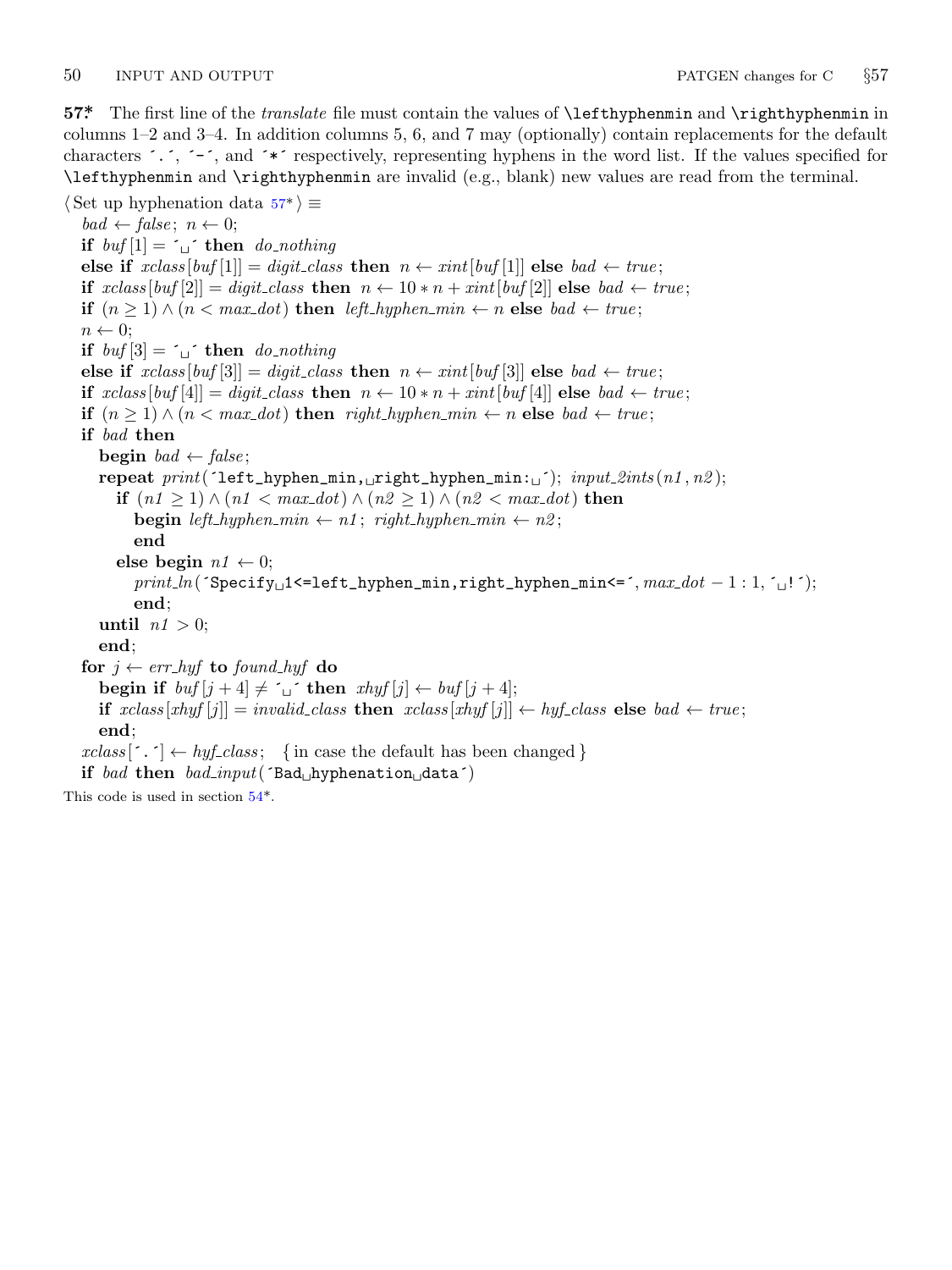<span id="page-6-0"></span>**67\*** The recursion in *traverse\_count\_trie* is initiated by the following procedure, which also prints some statistics about the patterns chosen. The "efficiency" is an estimate of pattern effectiveness.

**define** *bad\_eff*  $\equiv$  (*thresh /good\_wt*)

**procedure** *collect count trie* ;

**begin** good\_pat\_count  $\leftarrow 0$ ; bad\_pat\_count  $\leftarrow 0$ ; good\_count  $\leftarrow 0$ ; bad\_count  $\leftarrow 0$ ; more\_to\_come  $\leftarrow$  false; *traverse count trie* (*triec root,* 1);

*print*(*good pat count* : 1*,* ´␣good␣and␣´*, bad pat count* : 1*,* ´␣bad␣patterns␣added´); *Incr* (*level pattern count*)(*good pat count*);

**if**  $more_toj$  *come* **then**  $print\_ln(\uparrow \text{u} \text{ (more\_to\_come)} \uparrow)$  **else**  $print\_ln(\uparrow \text{u} \uparrow)$ ;

*print*(´finding␣´*, good count* : 1*,* ´␣good␣and␣´*, bad count* : 1*,* ´␣bad␣hyphens´);

**if**  $good\_pat\_count > 0$  **then** 

 $\begin{bmatrix} \text{begin}(f',\text{defficiency}=\text{I}^{\text{c}}),\text{partial}(g \text{)}=\text{I}^{\text{c}} \end{bmatrix}$ *write ln*(*output*);

**end**

```
else print\_ln(\lceil \frac{\cdot}{\cdot} \rceil);
```

```
print ln(´pattern␣trie␣has␣´, trie count : 1, ´␣nodes,␣´,
```

```
\text{`trie\_max}_\sqcup = \sqcup \text{`}, \text{trie\_max} : 1, \text{`}, \sqcup \text{`}, \text{op\_count} : 1, \text{`}, \sqcup \text{outputs'});
```

```
end;
```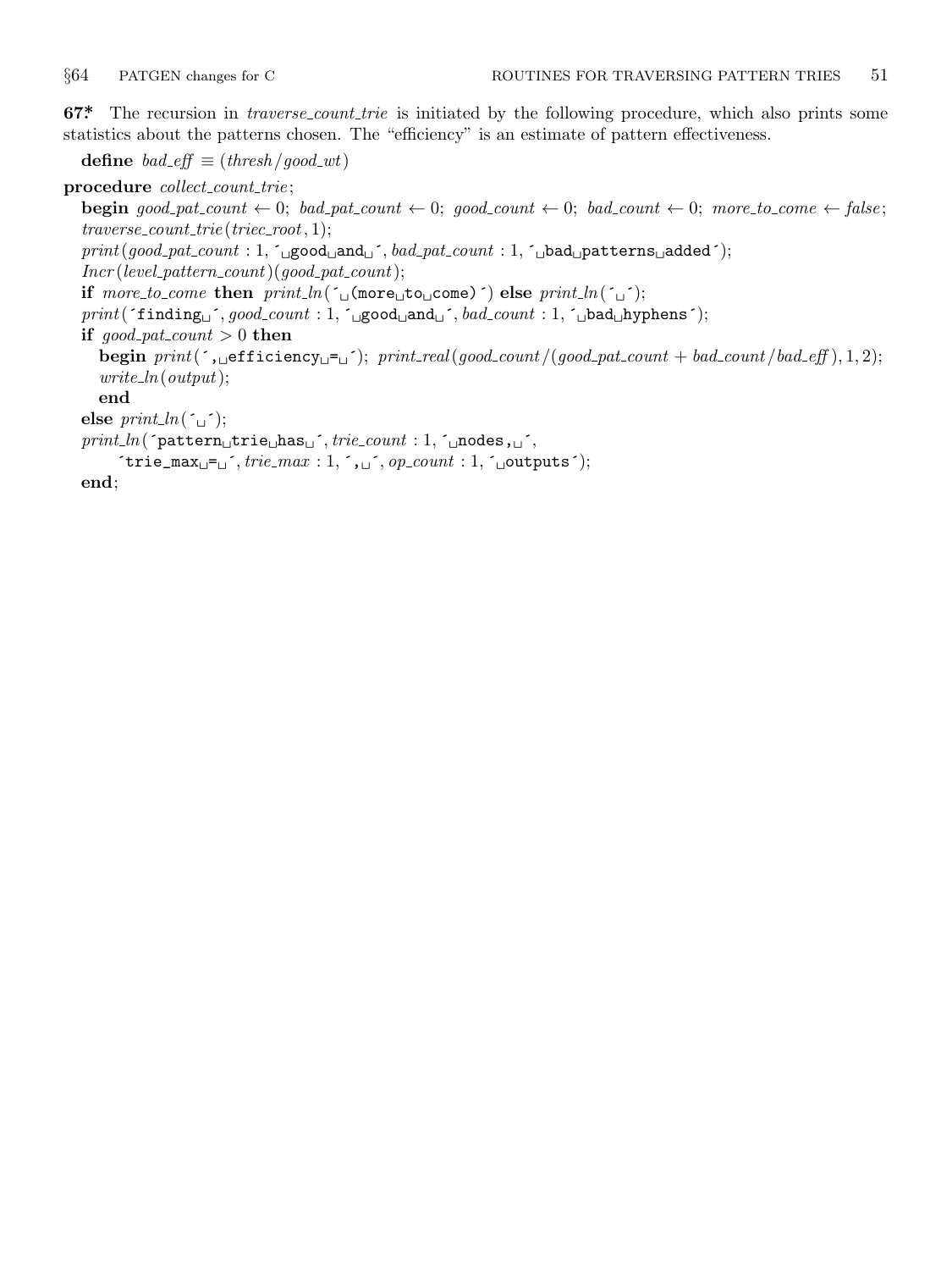### <span id="page-7-0"></span>52 DICTIONARY PROCESSING ROUTINES PATGEN changes for C *§*74

**88\*.** The following procedure makes a pass through the word list, and also prints out statistics about number of hyphens found and storage used by the count trie.

### **procedure** *do dictionary* ;

**begin**  $good_count \leftarrow 0$ ;  $bad_count \leftarrow 0$ ;  $miss_count \leftarrow 0$ ;  $word\_wt \leftarrow 1$ ;  $wt\_chg \leftarrow false$ ;  $f$ -*name*  $\leftarrow$  *cmdline*(1);  $reset(dictionary, f_name)$ ;  $\langle$  Prepare to read dictionary 75  $\rangle$ **if** *procesp* **then begin** *init count trie* ; *print ln*(´processing␣dictionary␣with␣pat\_len␣=␣´*, pat len* : 1*,* ´,␣pat\_dot␣=␣´*, pat dot* : 1); **end**; **if** *hyphp* **then begin**  $\text{strcpy}$  ( $\text{filnam}$ ,  $\text{f}$ **pattmp.** $\text{g}$ );  $\text{filnam}[7] \leftarrow \text{xdig}[\text{hyph-level}]$ ;  $\text{rewrite}(\text{pathp}, \text{filnam})$ ; *print ln*(´writing␣pattmp.´*, xdig* [*hyph level* ]); **end**; *⟨*Process words until end of file 89 *⟩*; *close in*(*dictionary* ); *print ln*(´␣´); *print ln*(*good count* : 1*,* ´␣good,␣´*, bad count* : 1*,* ´␣bad,␣´*, miss count* : 1*,* ´␣missed´); **if**  $(good\_count + miss\_count) > 0$  **then begin**  $print\_real((100 * (good_count/(good_count + miss_count))),$ , 1, 2);  $print(\neg\mathcal{X}, \Box))$ ;  $print\_real((100 * (bad\_count/(good\_count + miss\_count))), 1, 2); print(`\sqarrow",\sqcup'.);$  $print\_real((100 * (miss\_count / (good_count + miss_count))),$ , 1*,* 2);  $print\_ln('_0$ , 2); **end**; **if**  $\text{process } \text{then } \text{print\_ln}(\text{pat_count} : 1, \text{'\text{_\text{i}}\xspace, \text{if } \text{time} \xspace, \text{if } \text{time} \xspace, \text{if } \text{time} \xspace, \text{if } \text{time} \xspace, \text{if } \text{time} \xspace, \text{if } \text{time} \xspace, \text{if } \text{time} \xspace, \text{if } \text{time} \xspace, \text{if } \text{time} \xspace, \text{if } \text{time} \xspace, \text{if } \text{time} \xspace, \text{if } \text{time} \xspace, \text{if }$  $\text{`triec\_max}_{\sqcup} = \text{`}, \text{triec\_max} : 1);$ **if** *hyphp* **then** *close out*(*pattmp*);

**end**;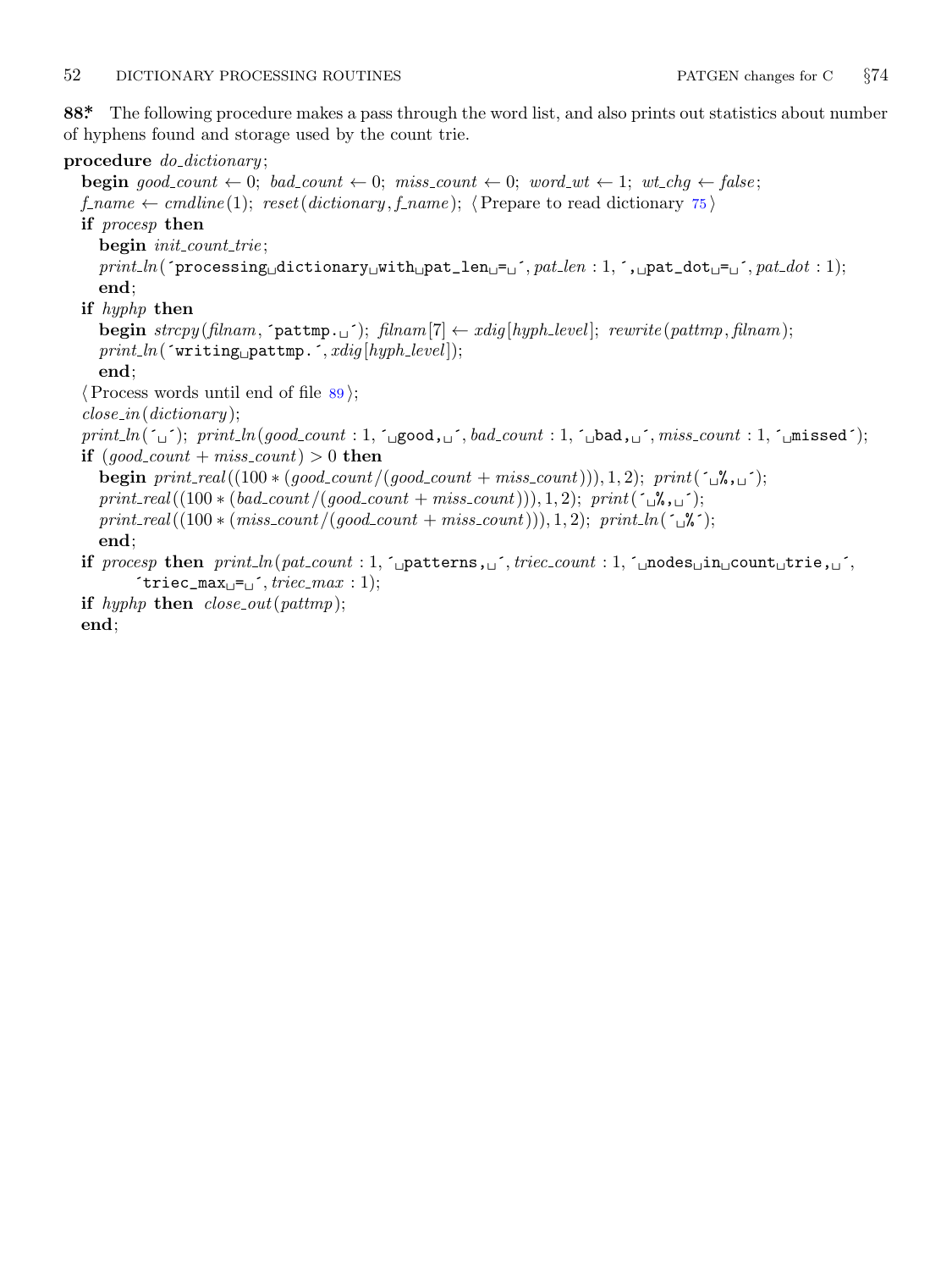<span id="page-8-0"></span>

**90\*. Reading patterns.** Before beginning a run, we can read in a file of existing patterns. This is useful for extending a previous pattern selection run to get some more levels. (Since these runs are quite time-consuming, it is convenient to choose patterns one level at a time, pausing to look at the results of the previous level, and possibly amending the dictionary.)

**procedure** *read patterns* ;

**label** *done , found* ; **var** *c*: *text char* ; *d*: *digit*; *i*: *dot type* ; *t*: *trie pointer* ; **begin**  $xclass$  [ $\cdot \cdot$ ]  $\leftarrow$  *letter\_class*;  $xint$  [ $\cdot \cdot$ ]  $\leftarrow$  *edge\_of\_word*; *level\_pattern\_count*  $\leftarrow 0$ ;  $max\_pat \leftarrow 0$ ;  $f$ *-name*  $\leftarrow$  *cmdline*(2);  $reset(patters, f_name);$ **while** *¬eof* (*patterns* ) **do begin** *read buf* (*patterns* ); *incr* (*level pattern count*); *⟨* Get pattern and dots and **goto** *found* 92 *⟩*; *found* : *⟨*Insert pattern 93 *⟩*; **end**; *close in*(*patterns* ); *print ln*(*level pattern count* : 1*,* ´␣patterns␣read␣in´);  $print\_ln($   $\lceil$   $pattern_\sqcup \text{trie}\_\text{has}\_\text{``}, \text{trie}\_\text{count}:$  1,  $\lceil \lceil \lceil \text{nodes}\rceil, \text{``}, \text{...''}$  $'$ trie\_max $_{\sqcup}$ = $_{\sqcup}$ '*, trie\_max* : 1, ',  $_{\sqcup}$ ', *op\_count* : 1, ' $_{\sqcup}$ outputs');

**end**;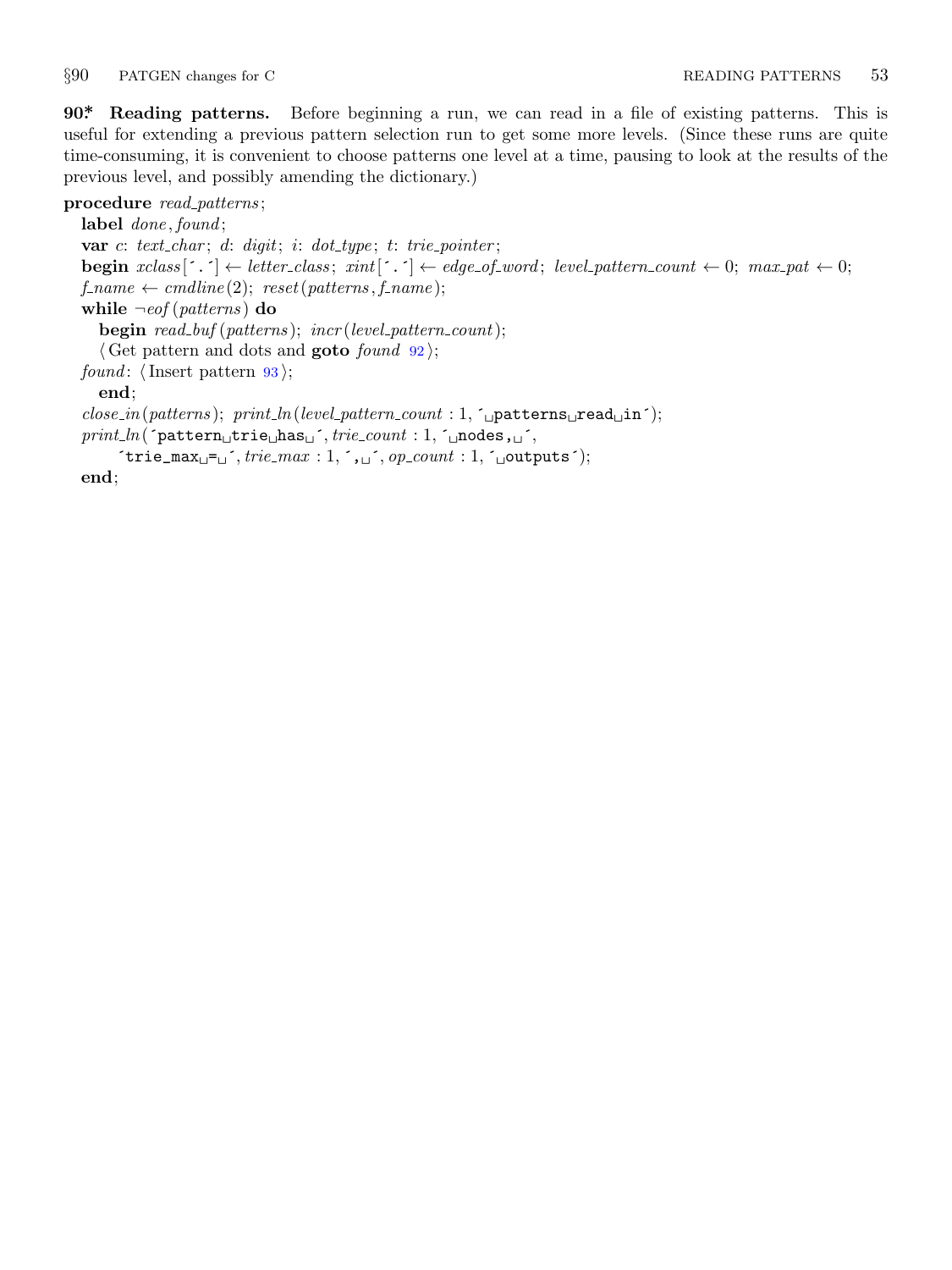#### <span id="page-9-0"></span>54 THE MAIN PROGRAM PATGEN changes for C *§*94

**94\*. The main program.** This is where PATGEN actually starts. We initialize the pattern trie, get *hyph level* and *pat len* limits from the terminal, and generate patterns.

**begin** *initialize*; *init\_pattern\_trie*; *read\_translate*; *read\_patterns*; *procesp*  $\leftarrow$  *true*; *hyphp*  $\leftarrow$  *false*; **repeat** *print*(´hyph\_start,␣hyph\_finish:␣´); *input 2ints* (*n1 , n2* ); **if**  $(n1 \ge 1) \land (n1 < max\_val) \land (n2 \ge 1) \land (n2 < max\_val)$  **then**  $\mathbf{begin} \mathbf{b} + \mathbf{b} + \mathbf{c}$  **hyph**  $\mathbf{b} + \mathbf{c} + \mathbf{c}$  *n2*; **end else begin**  $n1$  ← 0;  $print\_ln($  `Specify<sub>□</sub>1<=hyph\_start,hyph\_finish<=´,  $max\_val - 1 : 1,$  ´ $\lceil$ '); **end**; **until**  $n! > 0$ ; *hyph level ← max pat*; *{* in case *hyph finish < hyph start }* **for**  $i \leftarrow hyph\_start$  **to**  $hyph\_finish$  **do begin**  $h y ph \textit{level} \leftarrow i$ ;  $level\textit{pattern\_count} \leftarrow 0$ ; **if**  $h yph\_level > h yph\_start$  **then**  $print\_ln(^{\prime} \cup^{\prime})$  $\textbf{else if } \textit{hyph\_start} \leq \textit{max\_pat} \textbf{ then } \textit{print\_ln}(\text{`Largest\_hyphenation\_value\_{'}, \textit{max\_pat}: 1, }$ ´␣in␣patterns␣should␣be␣less␣than␣hyph\_start´); **repeat**  $print('pat\_start, \text{and\_finish: \textcolor{red}{\sqcup}}');$   $input\_2ints(n1, n2);$ **if** (*n1 ≥* 1) *∧* (*n1 ≤ n2* ) *∧* (*n2 ≤ max dot*) **then**  $\text{begin } p \text{at } \text{start} \leftarrow n1; \text{pat } \text{f} \text{in} \text{ish} \leftarrow n2;$ **end else begin**  $n1 \leftarrow 0$ ;  $print\ln('Specificly\_1;$ **end**; **until**  $n! > 0$ ; **repeat** *print*(´good␣weight,␣bad␣weight,␣threshold:␣´); *input 3ints* (*n1 , n2 , n3* ); **if** (*n1 ≥* 1) *∧* (*n2 ≥* 1) *∧* (*n3 ≥* 1) **then begin**  $good\_wt \leftarrow n1$ ;  $bad\_wt \leftarrow n2$ ;  $thresh \leftarrow n3$ ; **end else begin** *n1 ←* 0; *print ln*(´Specify␣good␣weight,␣bad␣weight,␣threshold>=1␣!´); **end**; **until**  $n! > 0$ ; *⟨* Generate a level 96 *⟩*; *delete bad patterns* ; *print ln*(´total␣of␣´*, level pattern count* : 1*,* ´␣patterns␣at␣hyph\_level␣´*, hyph level* : 1); **end**;  $find\_letters(trie\_link(trie\_root), 1);$  {prepare for output }  $f$ <sup> $\ldots$ *name*  $\leftarrow$  *cmdline*(3); *rewrite*( $\text{patout}, f$ <sup> $\ldots$ </sup>name); *output*<sub> $\text{patterns}}($ *trie\_root*, 1); *close\_out*( $\text{patout}}$ );</sup></sub> *⟨* Make final pass to hyphenate word list 97 *⟩*; **end**.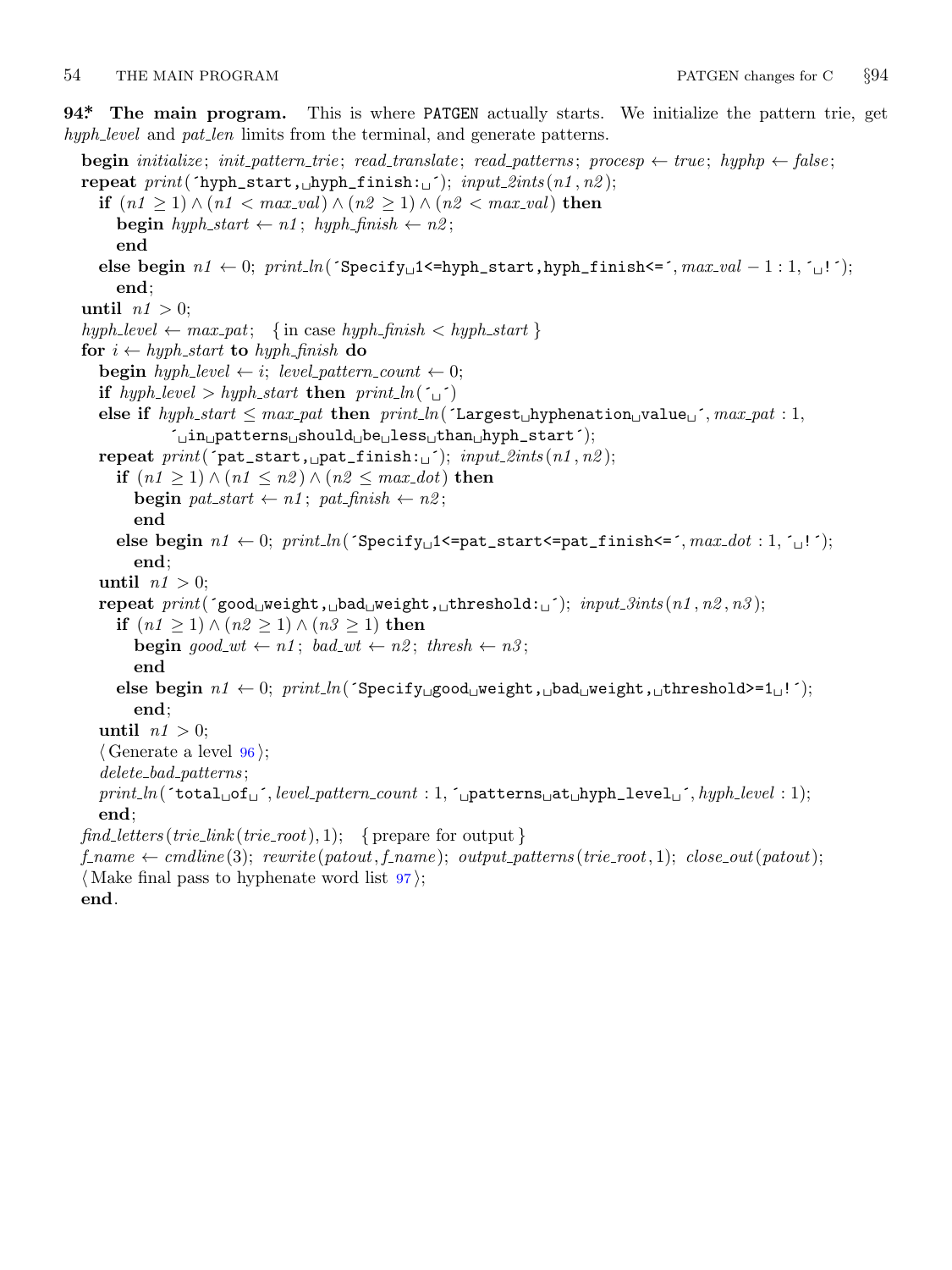<span id="page-10-0"></span>

## **98\*. System-dependent changes.** Parse a Unix-style command line.

**define**  $argument_is(\textbf{\#}) \equiv (stromp(long-options[option_index].name, \textbf{\#}) = 0)$ *⟨* Define *parse arguments* 98\* *⟩ ≡* **procedure** *parse arguments* ; const  $n\_options = 2$ ; {Pascal won't count array lengths for us.} **var** *long options* : **array** [0 *. . n options* ] **of** *getopt struct*; *getopt return val* : *integer* ; *option index* : *c int type* ; *current option*: 0 *. . n options* ; **begin**  $\langle$  Define the option table  $99^*$ ; **repeat** getopt\_return\_val  $\leftarrow$  getopt\_long\_only(argc, argv, '', long\_options, address\_of(option\_index)); **if**  $\text{get} \text{opt}\_\text{return}\_\text{val} = -1$  **then begin** *do nothing* ; **end else if**  $\text{getopt}\_\text{return}\_\text{val} =$   $\text{?}$  **then begin** *usage* (*my name* ); **end else if** *argument is* (´help´) **then begin** *usage help*(*PATGEN HELP,* **nil**); **end else if** *argument is* (´version´) **then begin** *print version and exit*(*banner ,* **nil***,* ´Frank␣M.␣Liang␣and␣Peter␣Breitenlohner´*,* **nil**); **end**; *{*E[ls](#page-1-0)e it was just a flag; *getopt* has already done the assignment. *}* **until**  $\text{getopt}\_\text{return\_val} = -1$ ;  $\{ \text{Now } \text{optind} \text{ is the index of first non-option on the command line. } \}$ **if**  $(\text{optind} + 4 \neq \text{argc})$  **then begin** *write ln*(*stderr , my name ,* ´:␣Need␣exactly␣four␣arguments.´); *usage* (*my name* ); **end**; **end**;

This code is used in section 3\*.

**99\*.** Here are the options we allow. The first is one of the standard GNU options.

*⟨* Define the option table 99\* *⟩ ≡*  $current\_option \leftarrow 0; long\_options[current\_option].name \leftarrow 'help';$  $long-options[current\_option].has_arg \leftarrow 0; long\_options[current\_option].flag \leftarrow 0;$  $long\_options[current\_option].val \leftarrow 0;$  *incr* (*current\_option*); See also sections  $100^*$  and  $101^*$ .

This code is used in section 98\*.

**100\*.** Another of the standard options.

*⟨* Define the option table 99\* *⟩* +*≡*  $long\_options[current\_option].name \leftarrow 'version'; long\_options[current\_option].has\_arg \leftarrow 0;$  $long\_options$  [current\_option].  $flag \leftarrow 0$ ;  $long\_options$  [current\_option].  $val \leftarrow 0$ ;  $incr$  (current\_option);

**101\*.** An element with all zeros always ends the list.

*⟨* Define the option table 99\* *⟩* +*≡*  $long-options$  [*current\_option*]*.name*  $\leftarrow 0$ ; *long\_options* [*current\_option*]*.has\_arg*  $\leftarrow 0$ ;  $long\_options[current\_option]$ *.* $flag \leftarrow 0$ ;  $long\_options[current\_option]$ *.val*  $\leftarrow 0$ ;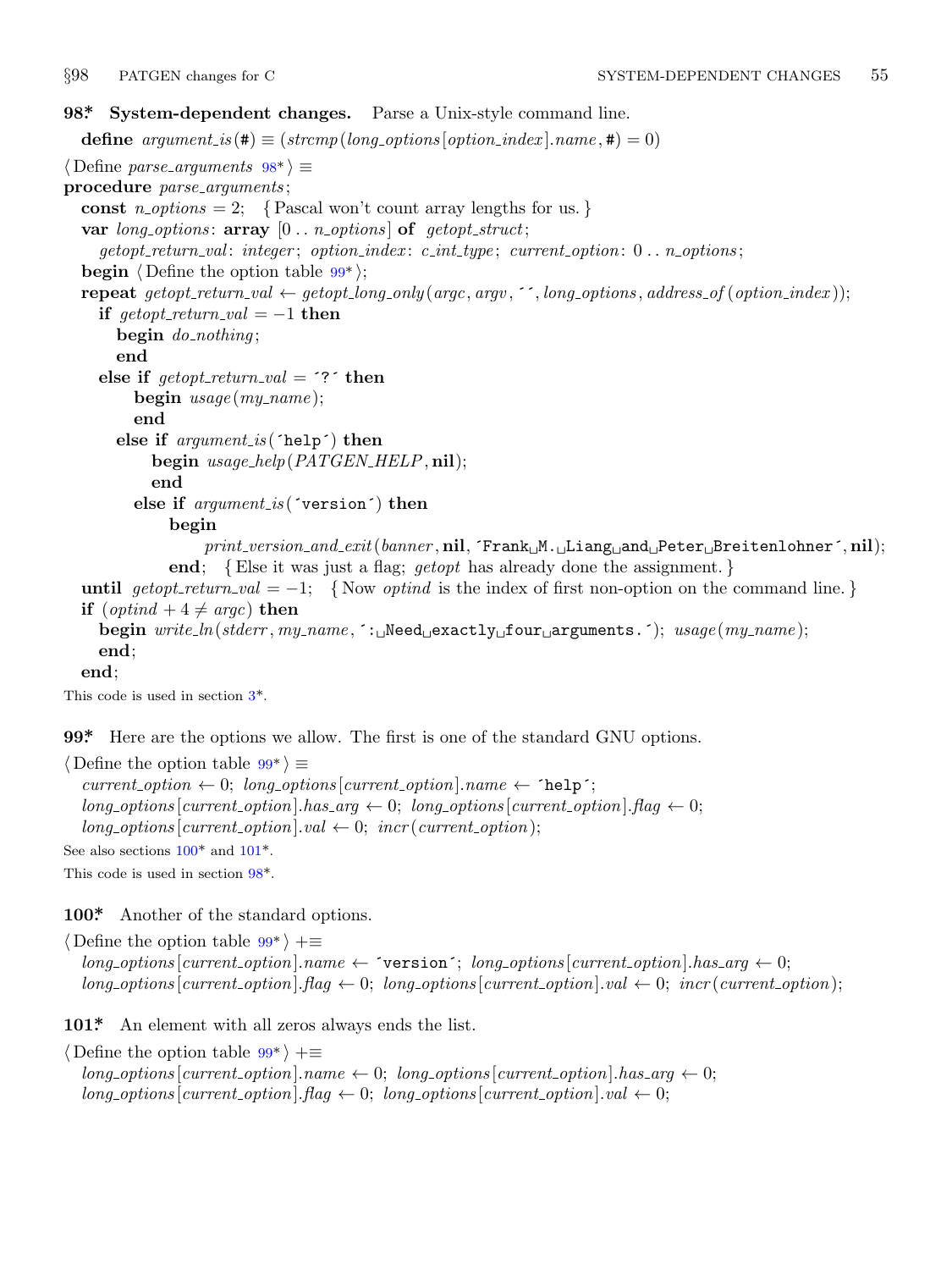<span id="page-11-0"></span>56 **INDEX** 

 $102$ \* Index. Pointers to error messages appear here together with the section numbers where each identifier is used.

The following sections were changed by the change file: 1, 3, 10, 12, 27, 51, 54, 57, 67, 88, 99, 94, 98, 99, 100, 101, 102.

 $-$ help:  $99*$  $-version: 100*$  $a: \underline{45}, \underline{48}, \underline{49}, \underline{61}, \underline{64}, \underline{83}.$  $address\_of: 98*$  $all\_fred: 68.$ any:  $52.$ argc:  $98^*$  $argument\_is$ :  $98*$ *argv*:  $3^{*}98^{*}$ *ASCIL code*: 2, 12<sup>\*</sup>, 13, 14, 15, 16, 18, 19, 20,  $21, 22, 25, 54, 59, 61.$ b:  $45, 48, 49, 61, 64$ . *bad*: 4, 14, <u>15</u>, 28,  $\frac{54}{57}$ , 57, 58, 59. Bad character:  $76, 92$ . Bad constants: 14. Bad edge\_of\_word: 93. Bad hyphenation data:  $57$ <sup>\*</sup> Bad hyphenation value:  $92$ . Bad representation:  $58, 60$ . bad\_count: 65, 66, 67, 81, 88\*  $bad\_dot: 84, 85, 86.$ bad\_eff:  $67^*$ bad\_frac:  $51^*$ bad\_input:  $52, 53, 57, 58, 60, 76, 92, 93$ .  $bad\_pat\_count: 65, 66, 67*$  $bad\_wt: 4, 65, 94*$ banner:  $1, 3, 98$ \* boolean: 30, 54, 66, 68, 74, 83, 87, 95. Breitenlohner, Peter: 2. buf:  $\frac{52}{53}$ , 53, 57, 58, 60, 76, 92, 97. buf\_ptr:  $\frac{52}{52}$ , 53, 58, 60, 76, 92. c:  $19, 34, 38, 44, 48, 54, 61, 64, 68, 72, 76, 90$ \*  $c\_int\_type: 98^*$  $change\_dots$ : 81, 89. *char*:  $13, 51, 52, 87.$ character set dependencies:  $12^*$ , 18.  $chr: 12^* 16, 18, 24.$  $class\_type: \quad 22, 23.$  $close_in: \frac{51}{54}$ , 54, 88, 90.  $close\_out: 51^*88^*94^*$  $cmax: 25, 38, 48, 54, 64, 68, 72.$ cmdline: 54, 88, 90, 94\* cmin: 25, 38, 48, 61, 64, 68, 72.  $collect_count\_trie: 67, 96.$ *continue*:  $8, 83, 86$ . *current\_option*:  $98$ <sup>\*</sup>,  $99$ <sup>\*</sup>,  $100$ <sup>\*</sup>,  $101$ <sup>\*</sup> d:  $39, 72, 90^*$  $decr: \quad 9, \, 39, \, 70, \, 71.$  $Decr: \quad 9.$ 

 $delete\_bad\_patterns: 36, 71, 94*$ delete\_patterns:  $68$ , 70, 71.  $denom: 51*$ dictionary:  $3, 21, 22, 51, 52, 75, 76, 88, 89$ . digit:  $22, 74, 90^*$ digit\_class:  $22, 24, 57, 76, 92$ .  $do\_dictionary: 87, 88, 96, 97.$  $do\_nothinging: 9, 57, 98$  $do\_word: 83, 89.$ done:  $8, 54, 58, 60, 76, 77, 83, 90$ \*  $dot: 29, 32, 41.$  $dot\_len: 84, 85, 89.$  $dot\_max$ : 83, 84, 85.  $dot\_min$ : 83, 84, 85.  $dot_type: 4, 29, 39, 40, 41, 54, 55, 61, 64, 72,$ 87, 90, 95.  $dots: 74, 76, 81, 82, 86.$  $dotw: \underline{74}$ , 76, 81, 82.  $dot1: \frac{95}{96}$ , 96. *dpos*: 76, 77, 80, 81, 82, 83, 86. *edge\_of\_word*:  $20, 24, 25, 54, 76, 90, 93$ .  $\textit{eff}: 51*$  $eof: 54, 89, 90$ \*  $\mathit{eoln}: 52.$  $err\_h yf$ :  $22, 23, 24, 57, 75, 81, 84, 85$ . error:  $10^*$  14, 53.  $escape\_class: \quad 22, 59, 60, 76, 92.$ *exit:*  $\frac{8}{9}$ , 9, 39.  $f_name: 51, 54, 88, 90, 94.$  $false: 34, 37, 38, 44, 47, 48, 57, 58, 67, 68, 77,$ 82, 86, 88, 94, 96, 97. filnam: 87, 88\* find letters:  $61, 94^*$ first\_fit:  $35, 41, 42, 45, 59$ .  $first\_text\_char: 12^*18, 24.$ firstc\_fit:  $45, 49, 50$ . *flag*:  $99^*$ ,  $100^*$ ,  $101^*$ found:  $8, 19, 35, 36, 45, 46, 76, 90, 92.$ found hyf:  $22, 23, 24, 57, 75, 81, 84, 85$ . fpos: 49, 77, 80, 83.  $qet\_ASCII: 19, 58.$  $get\_input:$  3\*  $get\_input\_ln: \frac{3}{2}, 97.$ *get\_letter*: 60, 76, 92.  $getc: 3^*$  $qetopt: 98*$  $getopt\_long\_only: 98*$  $getopt\_return\_val: 98*$  $getopt\_struct: 98*$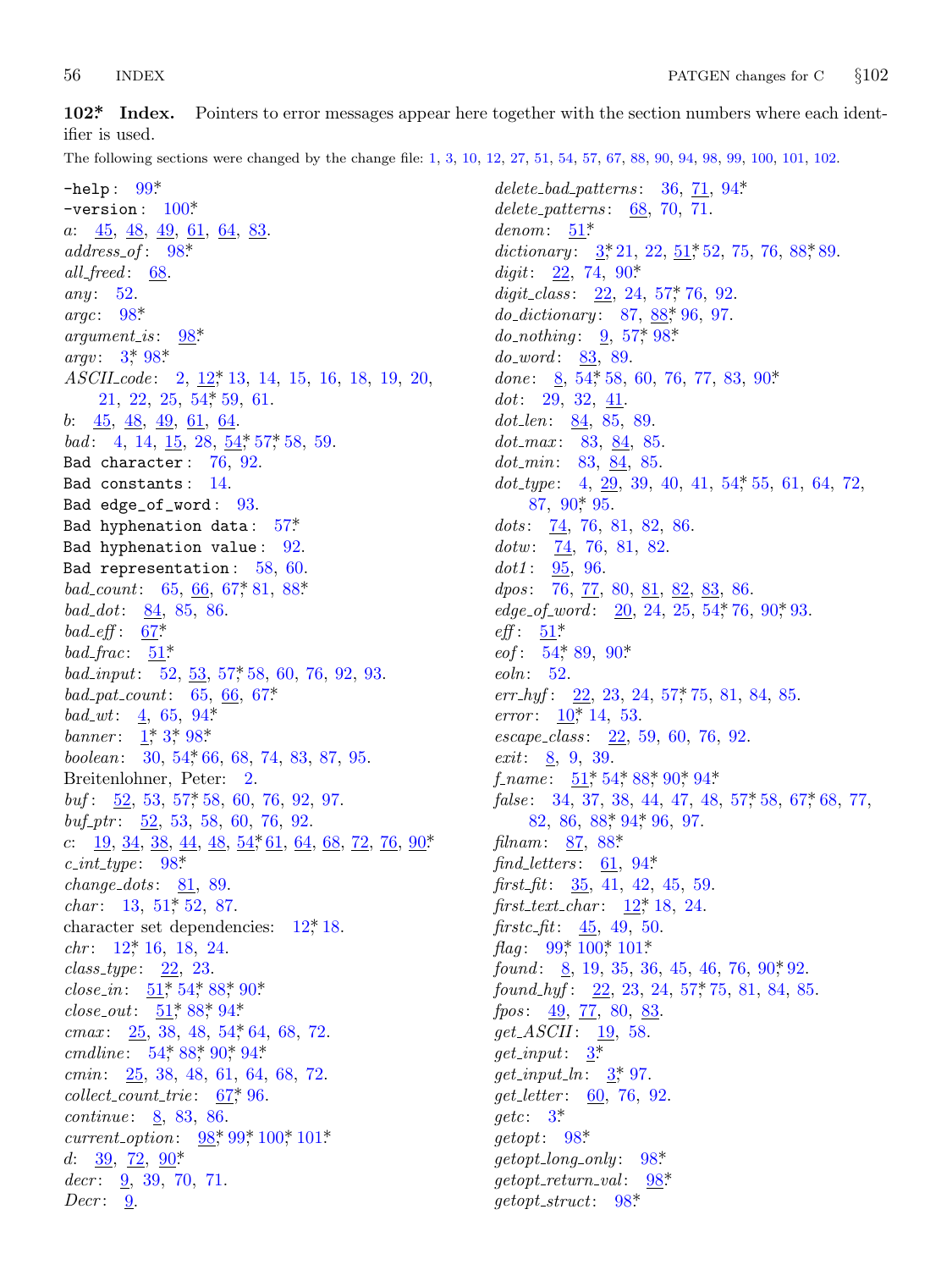$good: 4.$  $good_count: 65, 66, 67, 81, 88.$  $qood\_dot: 84, 85, 86.$  $good\_pat\_count: 65, 66, 67*$  $good\_wt: \quad 4, \quad 65, \quad 67, \quad 94$ \* goodp: 83, 86. *h*:  $\frac{34}{9}, \frac{39}{68}, \frac{68}{71}, \frac{72}{72}, \frac{77}{71}$ has\_arg:  $99^*$  100\* 101\* hval: 73, 74, 77, 80, 81, 92, 93. hyf\_class:  $22, 57, 75, 76, 92$ .  $h y f_4 dot: \frac{32}{2}, 39, 73, 80.$ hyf<sub>-</sub>len: 78, 79, 84, 89. hyf\_max: 77, 78, 79, 81, 84, 85. hyf<sub>-</sub>min:  $\frac{78}{5}$ , 79, 81, 84, 85.  $hyf_nxt: \frac{32}{39}, 39, 69, 73, 80.$  $hyf\_type: 22, 74, 84.$  $hyf\_val:$   $\frac{32}{2}, 34, 39, 69, 71, 73, 80.$ hyph\_finish:  $\underline{4}$ ,  $94$ \* hyph\_level: 65, 80, 85, 87, 88, 94\* hyph\_start:  $\frac{4}{3}$ , 6, 94\* *hyphenate*: 77, 89, 93. hyphp:  $87, 88, 89, 94, 97.$  $i: 15, 19, 41, 54, 61, 64, 90, 95.$ *imax*:  $54, 55, 56, 58, 59$ .  $incr$ : 9, 19, 37, 38, 39, 41, 42, 47, 48, 49, 50, 52, 53, 56, 58, 59, 60, 62, 65, 76, 77, 81, 83, 90, 92, 99, 100\* *Incr*: 9, 41, 42, 47, 49, 50, 59, 65, 67, 77, 81.  $Incr\_Decr\_end:$  9.  $\textit{incr\_wt}: \quad \underline{81}, \; 83.$ *init\_count\_trie*:  $44, 61, 88$ <sup>\*</sup>  $init\_pattern\_trie: \quad 34, 44, 94*$ *initialize:*  $3^*$   $94^*$ inner loop: 22, 52, 74.  $input: 3^*$  $input\_int:$  3\* *input\_2ints*:  $57^* 94^*$  $input_3ints: 94*$ *insert\_pattern:* 41, 49, 59, 65, 93.  $insertc\_pat: 49, 83.$ *integer*: 4, 15, 43, 54, 66, 95, 98. *internal\_code:* 20, 21, 22, 23, 25, 31, 34, 38, 40, 44, 48, 55, 59, 60, 64, 68, 72, 74.  $invalid_class: 22, 24, 57, 58, 59, 75, 76, 92.$  $invalid\_code: 18, 19.$  $is_{n}$  is  $-22, 24, 75, 81, 84, 85$ .  $j: \underline{15}, \underline{54}, \underline{61}, \underline{95}.$  $k: 95.$  $kpc\_set\_program\_name: 3*$  $l: 61, 72, 82.$ Largest hyphenation value:  $94*$ 

 $last\_ASCII\_code: \ \ 12, 13, 14, 17, 18, 19, 20, 24,$ 29, 34, 37, 44, 47, 54, 58, 61.  $last\_text\_char: 12^*18, 24.$ left\_hyphen\_min:  $54, 55, 56, 57, 79$ . *letter\_class:*  $22, 56, 58, 76, 90, 92.$ level\_pattern\_count:  $66, 67, 90, 94$ \* Liang, Franklin Mark: 2. Line too long:  $52$ . long\_options:  $98$ <sup>\*</sup>,  $99$ <sup>\*</sup>,  $100$ <sup>\*</sup>,  $101$ <sup>\*</sup> loop:  $9$ . *lower*:  $\frac{54}{7}$ , 58, 59.  $max_buf_-len: \quad 27, 28, 52, 53, 58, 60, 76, 92.$  $max\_dot:$   $\frac{27}{3}, 29, 57, 58, 94, 96.$  $max\_len: \quad 27, 28, 29, 76.$  $max_{.}ops: \quad 27, 28, 29, 34, 39, 71.$  $max\_pat: 90, 91, 92, 94.$  $max_val: 27, 28, 29, 65, 69, 71, 80, 92, 94*$  $min\_packet$ d:  $13, 14, 26, 36, 37, 38, 42, 46, 47,$  $48, 50, 70.$ *miss\_count:* 66, 81, 88\* more\_this\_level:  $95, 96$ . more\_to\_come: 65, 66, 67,\* 96. my\_name:  $1^*3^*98^*$  $n: 39, 54, 68.$  $n\_options: 98*$ *name*:  $98$ <sup>\*</sup>,  $99$ <sup>\*</sup>,  $100$ <sup>\*</sup>,  $101$ <sup>\*</sup>  $new\_trie\_op: 39, 41.$ nil: 9.  $no_{{}_{1}}\,f$ : 22, 75, 76, 81, 82, 84, 85. *no-more*:  $\frac{74}{7}$ , 77, 80, 86. not\_found:  $8, 35, 36, 45, 46.$  $num\_ASCII\_codes: \underline{19}, 34, 37, 44, 47, 58.$  $n1: 57, 94, 95$ .  $n2: 57^* 94^* 95.$  $n3: 94$ <sup>\*</sup> 95. odd: 81, 85.  $old\_op\_count: 71$ .  $old\_trie\_count: 71.$ op: 29, 32. *op\_count:*  $\frac{33}{33}$ , 34, 39, 67, 71, 90\* op\_type: 29, 30, 33, 34, 39, 68, 71, 72, 77. *op\_word*:  $29, 30$ . ops: 30, 32.  $optind: 98^*$  $option\_index: 98*$ ord: 16, 18. *output*:  $3^{*}$  67\*  $output\_hyphended\_word:$  82, 89. *output\_patterns*:  $\overline{22}$ , 94\* overflow:  $\underline{10}$ \* 19, 37, 39, 47, 58, 62, 76.  $packet \_\text{ASCII-code:}$  13, 14, 20.

 $packet\_internal\_code: 20, 30.$ 

#### **INDEX** 57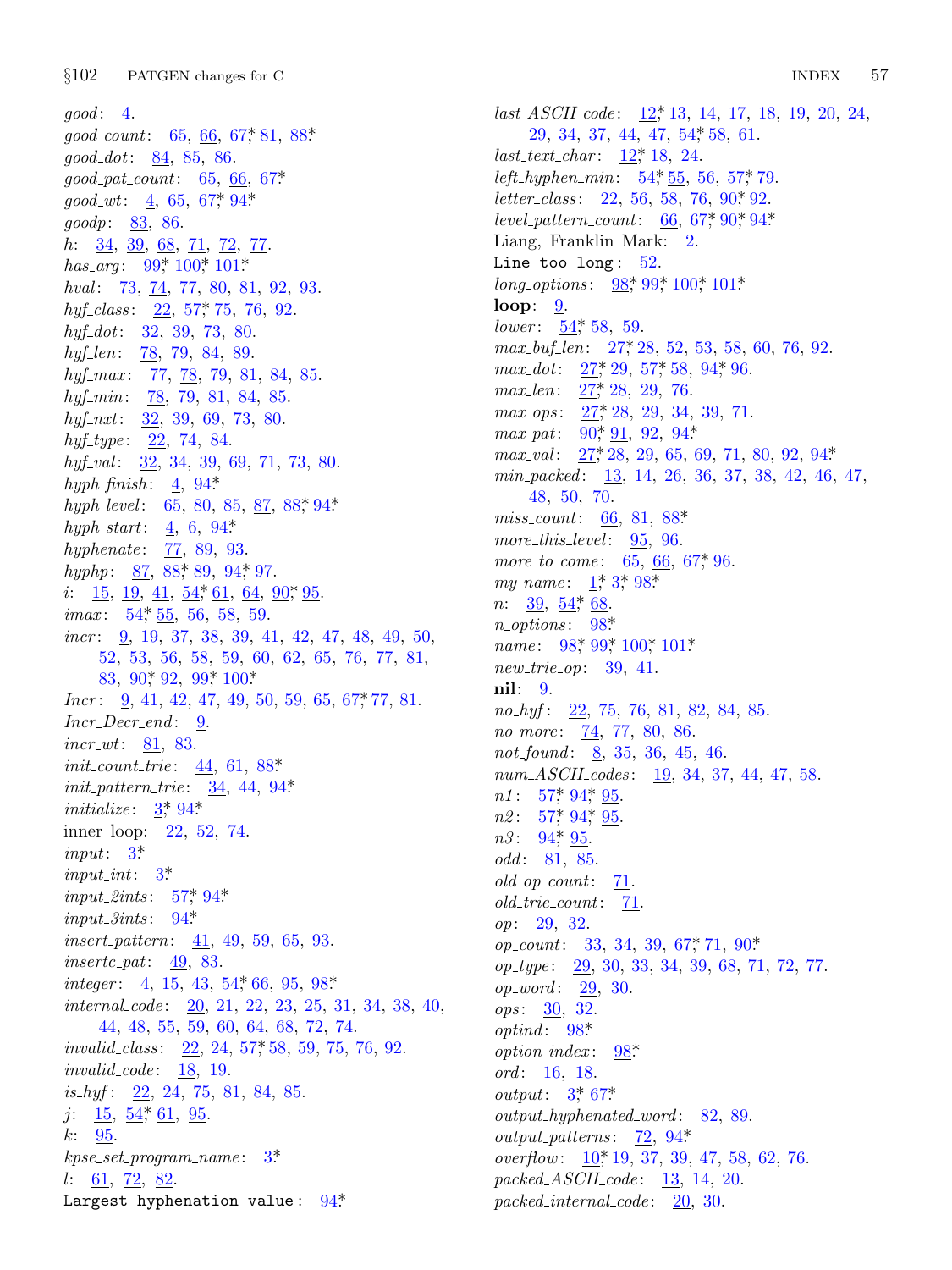58 **INDEX** 

parse\_arguments:  $3, \frac{98}{3}$ pat:  $\underline{40}$ , 41, 42, 58, 59, 61, 62, 64, 72, 73, 92, 93. pat\_count:  $43, 44, 49, 88*$ pat\_dot: 65, 80, 83, 85, 87, 88\* 96. *pat\_finish*:  $\frac{4}{5}$ , 94, 96. pat\_len:  $\underline{40}$ , 41, 49, 58, 59, 64, 72, 73, 80, 83, 85,  $87, 88, 92, 93, 94, 95, 96$ pat\_start:  $4, 94, 96$ .  $PATGEN: 3^*$ PATGEN capacity exceeded  $\dots: 10^*$ PATGEN\_HELP: 98\* patout:  $3, 21, 51, 73, 94$ \* patterns:  $3, 21, 22, 51, 52, 90$ \* pattmp:  $21, 51, 82, 87, 88$ \* *print*:  $\frac{3}{2}$ , 47, 53, 57, 67, 88, 94, 97. print\_buf:  $\frac{53}{53}$ , 58, 76. print\_ln:  $3, 53, 54, 57, 67, 71, 88, 90, 94$ \* print\_real:  $67,88$ \*  $print\_version\_and\_exit:$  98\* procesp:  $85, 87, 88, 89, 94, 97.$  $q: \frac{35}{2}, \frac{45}{2}.$  $q_{\text{.}}$  back:  $\frac{32}{32}$ , 45, 48, 49, 50.  $q_{\text{}}char:$  32, 35, 36, 38, 41, 42, 45, 46, 48, 49, 50, 59.  $q\_index: \quad 29, \; 31, \; 35, \; 45.$  $q\_link:$  32, 35, 38, 41, 42, 45, 48, 49, 50, 59.  $q_{0}$  *q*  $\sqrt{2}$   $\sqrt{32}$ , 35, 38, 41, 42, 59.  $qmax: \quad 31, 35, 36, 38, 41, 42, 45, 46, 48, 49, 50, 59.$  $qmax_{\text{}}thresh: 31, 34, 36, 71.$ range check violations:  $2, 14, 83$ .  $read: 52.$ *read\_buf*:  $\underline{52}$ , 54\*, 58, 76, 90\*  $read\_ln: 3^*$  52.  $read\_patterns: 60, 90, 94$ \* read\_translate:  $54^*$  94\*  $read\_word: 60, 76, 89.$ real:  $51^*$  $reset: 54, 88, 90.$ return: 9. *rewrite*:  $88^*$  94\* right\_hyphen\_min:  $54, 55, 56, 57, 79$ .  $s: \frac{35}{38}, \frac{38}{41}, \frac{54}{58}, \frac{68}{72}.$  $si: \quad 13, 14, 34, 35, 42, 44, 45, 50, 62.$  $so: \quad 13, 14, 38, 41, 48, 49, 59, 60, 61, 63, 64,$ 68, 72, 77, 83.  $space\_class: 22, 24, 76, 92.$ *spos*: 49, 50, 77, 80, 83.  $std\_input:$  3\* *stderr*:  $10^*$  98\* stdin:  $3^*$ strcmp:  $98*$ strcpy:  $88^*$ 

system dependencies:  $3, 10, 11, 12, 13, 18, 51, 52$ .

t:  $35, 38, 41, 54, 68, 71, 72, 76, 77, 90$  $tab\_char: 18.$ text:  $12^*$ *text\_char:*  $12$ <sup>\*</sup>, 15, 16, 19, 23, 52, 54<sup>\*</sup>, 76, 90<sup>\*</sup> *text\_file*:  $12^*$ , 51\* *thresh*:  $\frac{4}{5}$ , 65, 67<sup>\*</sup>, 94<sup>\*</sup> *translate*:  $2, \underline{3}, 6, 12, 19, 21, \underline{51}, 52, 54, 57, 58.$  $traverse\_count\_trie: 64, 67*$ trie\_back:  $26, 32, 34, 35, 36, 37, 38, 42, 70.$ *trie\_base\_used:* 26, 32, 34, 35, 36, 37, 38, 68. *trie\_bmax*:  $33, 34, 37$ . *trie\_c*:  $30, 32$ . *trie\_char:* 26,  $32$ , 34, 35, 36, 37, 38, 41, 42, 59, 60, 61, 68, 70, 72, 77. *trie\_count*:  $\frac{33}{34}$ , 41, 42, 59, 67, 70, 71, 90\* *trie\_l*:  $30, 32$ . trie\_link:  $26, 32, 34, 35, 36, 37, 38, 41, 42, 59,$ 60, 61, 68, 70, 72, 77, 94\* *trie\_max:*  $\frac{33}{33}$ , 34, 35, 36, 42, 67, 70, 90\* *trie\_outp*:  $26, 32, 34, 35, 38, 41, 42, 59, 60, 61,$ 62, 68, 69, 72, 77. *trie\_pointer*:  $29, 30, 31, 33, 35, 38, 41, 54, 61,$ 68, 71, 72, 76, 77, 90\* *trie\_r*:  $30, 32$ . *trie\_root*: 26,  $34$ , 41, 59, 60, 68, 71, 77, 94\* *trie\_size*:  $27$ <sup>\*</sup>, 28, 29, 37. trie\_taken:  $\frac{30}{32}$ . triec<sub>back</sub>:  $32, 44, 45, 46, 47, 48, 50.$ *triec\_bad*:  $32, 43, 65, 83$ . *triec\_base\_used:*  $\frac{32}{32}$ , 44, 45, 46, 47, 48. *triec\_bmax*:  $43, 44, 47$ . *triec\_c*:  $30, 32$ . *triec\_char:*  $32, 44, 45, 46, 47, 48, 49, 50, 62,$ 63, 64, 83. *triec\_count*:  $\frac{43}{43}$ , 44, 49, 50, 88\* *triec\_good*:  $\underline{32}$ , 43, 65, 83.  $triec_{kmax}: 43, 44, 47.$ *triec.l:*  $30, 32.$ *triec\_link*:  $\frac{32}{44}$ , 44, 45, 46, 47, 48, 49, 50, 62,  $63, 64, 83.$ *triec\_max:*  $43, 44, 45, 46, 50, 62, 83, 88*$ *triec\_pointer*:  $29, 30, 43, 45, 48, 49, 61, 64,$ 72, 82, 83. *triec\_r*:  $30, 32$ . *triec\_root*:  $44, 49, 62, 63, 67, 83$ . triec\_size:  $27^*28$ , 29, 47, 62. triec\_taken:  $\frac{30}{32}$ . *trieq.c*:  $31, 32, 35, 38$ . *trieq.l:*  $31, 32, 35, 38.$ *trieq.r*:  $\frac{31}{32}$ , 32, 35, 38. *true*:  $9, 34, 35, 44, 45, 57, 58, 59, 65, 68, 76,$ 77, 80, 86, 87, 94, 96, 97.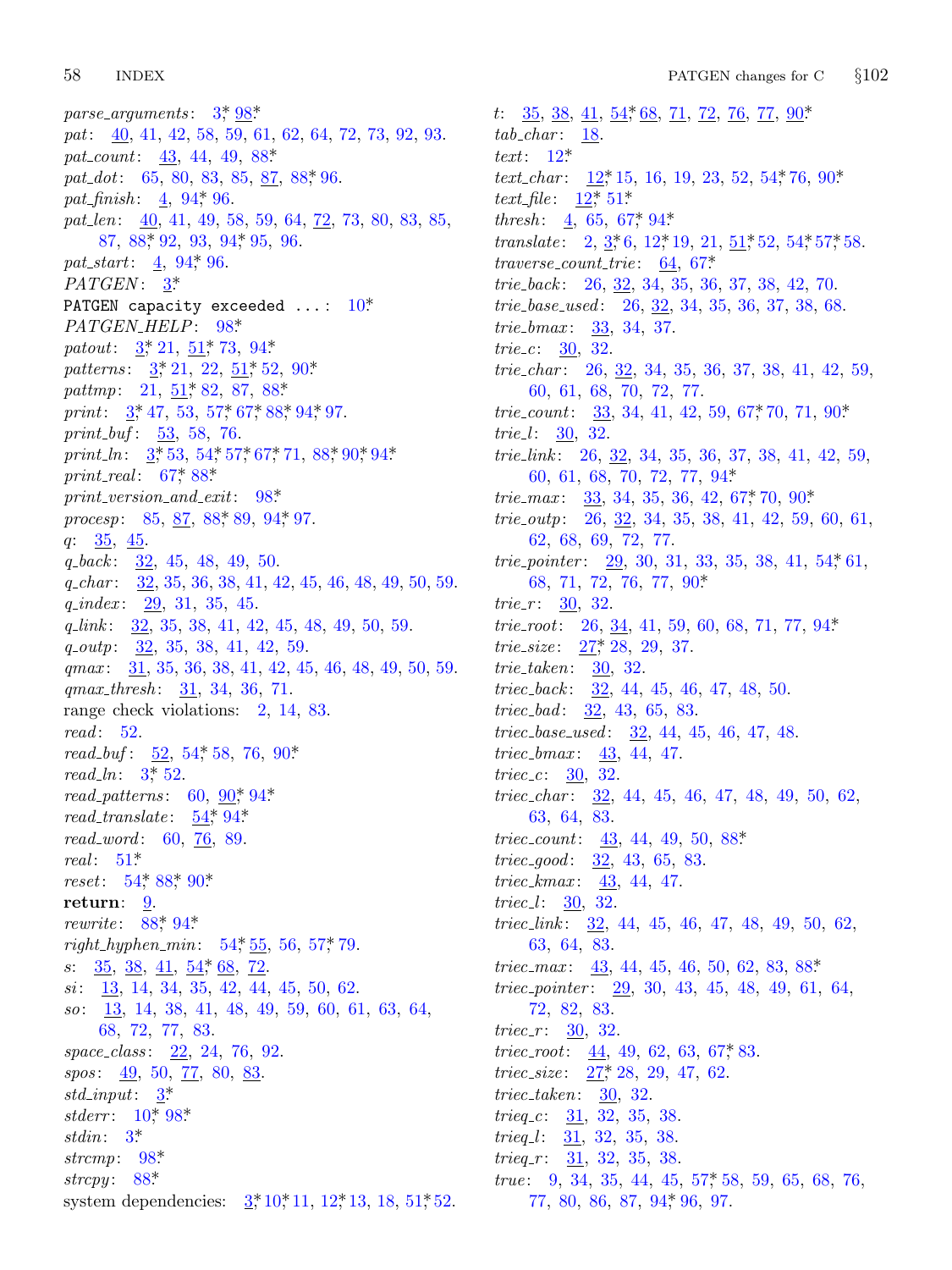$§102$ PATGEN changes for  $\mathrm C$ 

 $\textit{uexit}: 10^*$ unpack:  $\frac{38}{12}$ , 42, 48. unpackc:  $\frac{48}{50}$ .  $usage: 98*$  $usage\_help: 98*$  $v: \frac{39}{77}.$ val: 29, 32,  $\underline{41}$ , 99, 100, 101\* val\_type: 4,  $\overline{29}$ , 39, 41, 74, 77, 87, 91, 95. version\_string:  $3^*$ wlen: 74, 76, 77, 78, 81, 82, 83, 89. *word*:  $29, 49, 50, 74, 76, 77, 78, 82, 83.$ word\_index: 29, 49, 74, 77, 78, 81, 82, 83, 84.  $word\_wt: 74, 76, 82, 88*$ *urite:*  $3, 63, 73, 82$ . *write\_letter:* 63, 72, 73, 82.  $write\_letter\_end$ : 63. *write\_ln:*  $3, 10, 67, 73, 82, 98$ \* *wt\_chg*:  $\frac{74}{7}$ , 76, 82, 88\*  $xchr: \underline{16}$ , 17, 18, 19, 24, 56, 58, 63.  $xclass:$  22, 23, 24, 56, 57, 58, 59, 75, 76, 90, 92.  $xclause: 9.$ *xdig*:  $23, 24, 73, 82, 88*$  $xdot: 23.$  $xext: 23, 24, 56, 58, 62, 63, 73, 82.$  $xfclose: 51*$  $xhyf: \underline{23}, 24, 57, 75, 82.$  $xint: 22, 23, 24, 56, 57, 58, 75, 76, 90, 92.$  $xord: 16, 18, 19, 60.$ 

59 **INDEX**